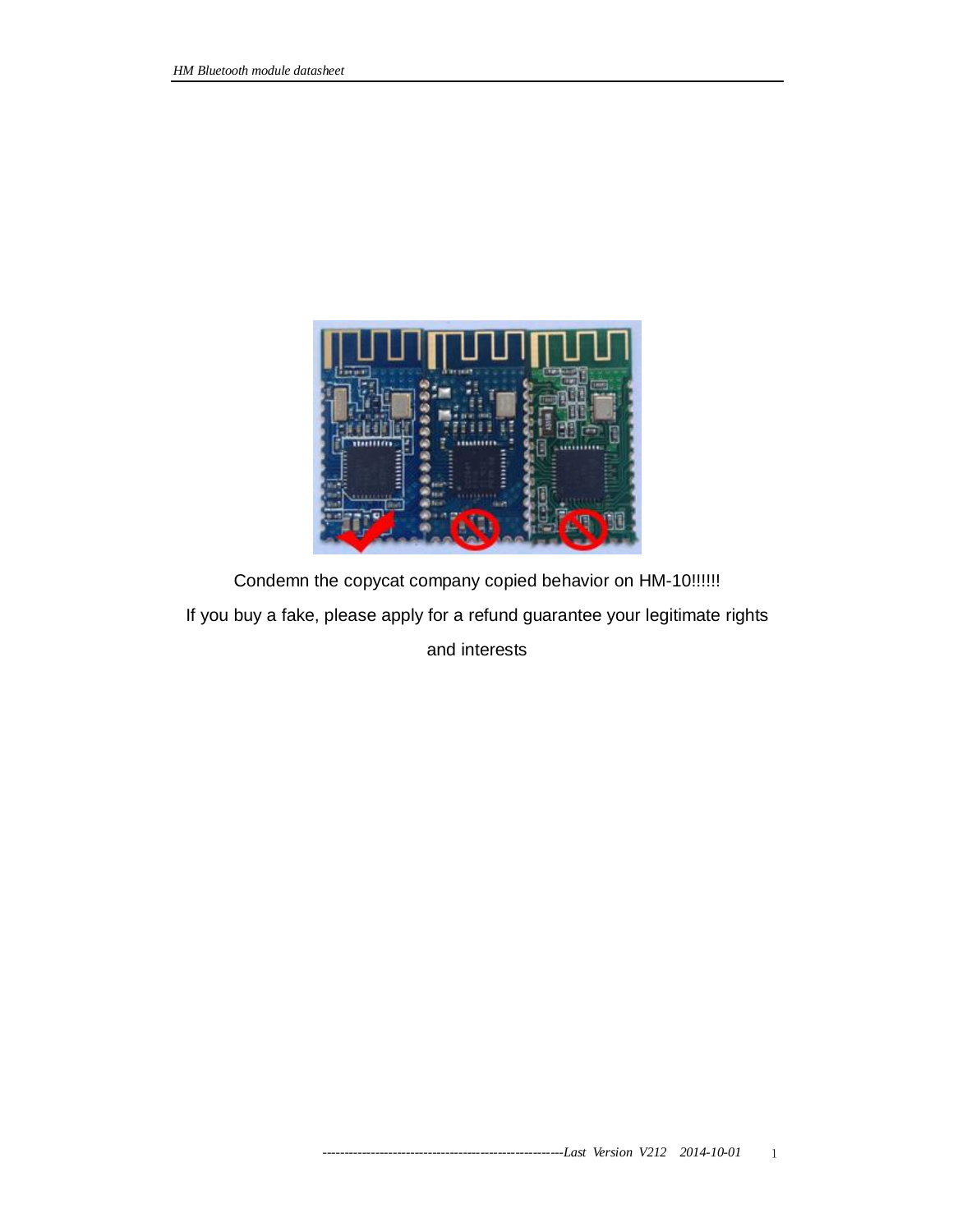

# JNHuaMao Technology Company

# Dual mode Bluetooth module

**Datasheet**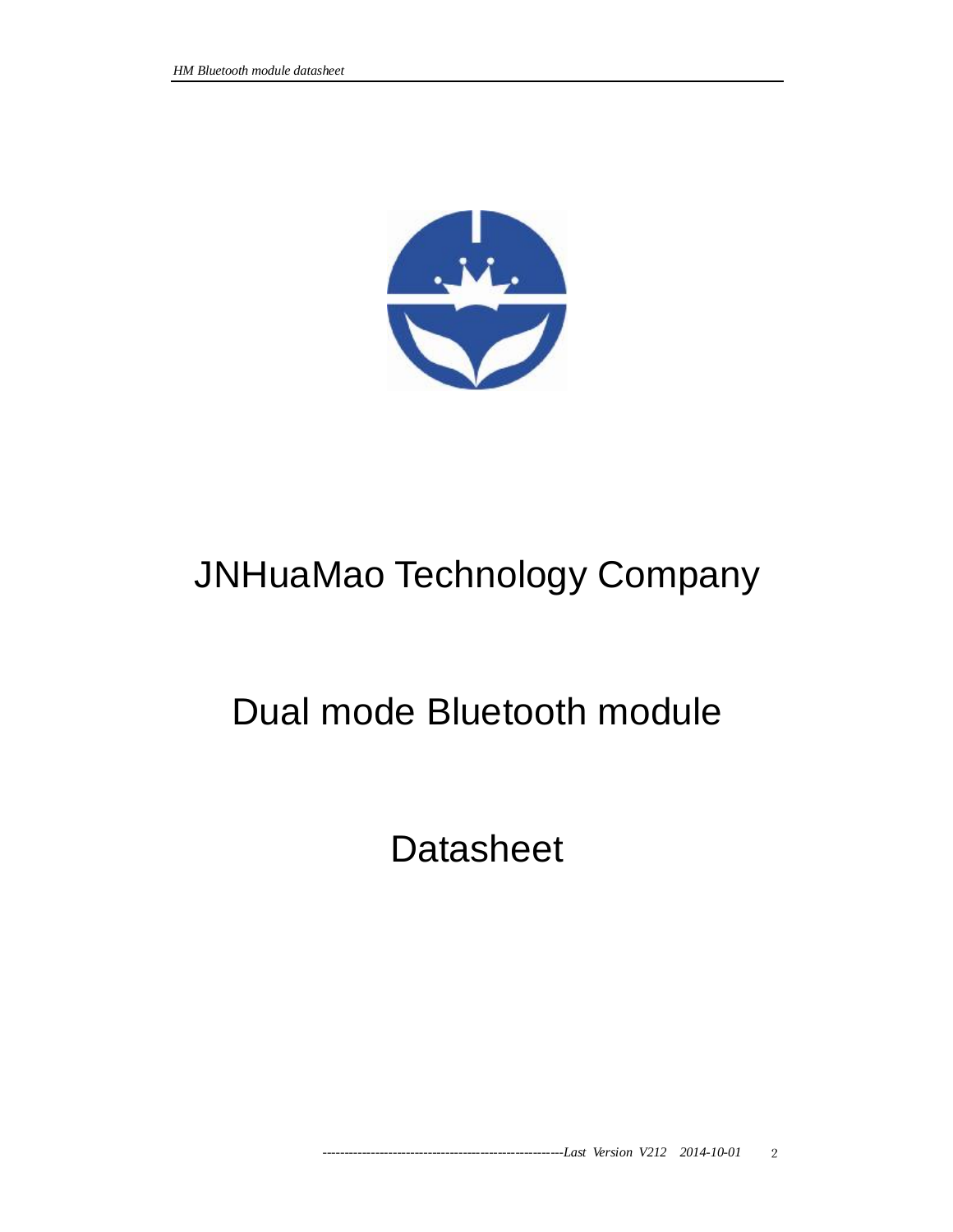- ² Professional bluetooth products suppliers.
- <sup>2</sup> Remote control module provider
- <sup>2</sup> data transmission module provider
- ² PIO state acquisition module provider
- ² Customizable bluetooth module and bluetooth solutions
- <sup>2</sup> Jinan high and new technology enterprise
- ² SIG members

Address: D-4020, Qilu soft zone Jinan city,Shandong, China Telephone: (86) 0531-85117999 WebSite: http://www.jnhuamao.cn WebSite:<http://www.huamaosoft.com> Mail: [webmaster@jnhuamao.cn](mailto:webmaster@jnhuamao.cn)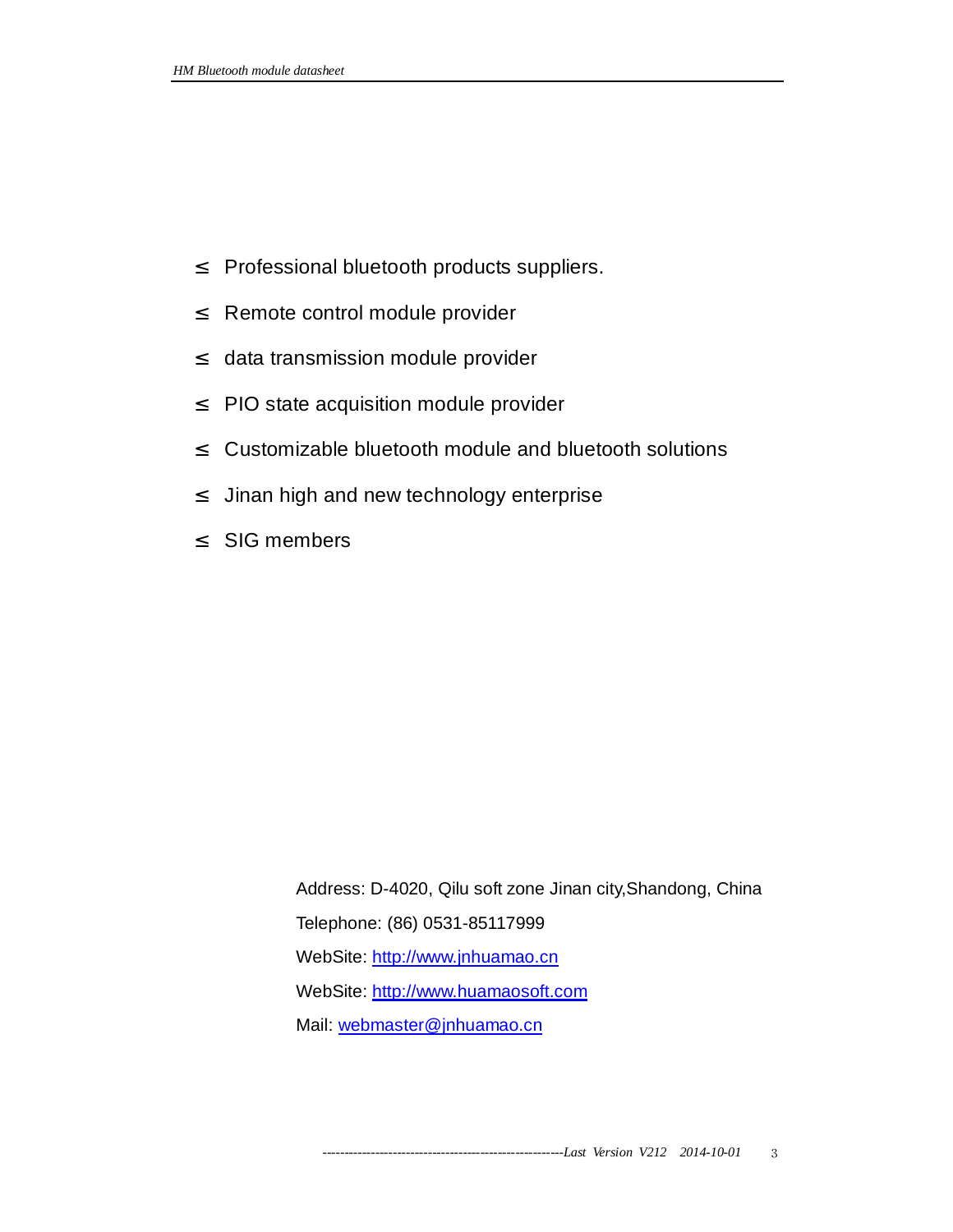# **The most complete, most convenient, the most stable of**

# **luetooth data transmission, remote control, PIO**

# **acquisition module**

*---- Master and slave role in one* 

*---- Remote control without other MCU* 

# *---- The PIO data acquisition without other MCU*

# 13. **Product parameters**

- Ø BT Version: Bluetooth Specification V4.0 & BLE
- Ø UART send and receive max bytes is 512.
- Ø Other device to module in SPP mode: 90 Bytes per packet
- Ø Other device to module in BLE mode: 20 Bytes per packet.
- Ø Two data transmission mode, balance mode and high speed mode.
- Ø Working frequency: 2.4GHz ISM band
- Ø Modulation method: GFSK(Gaussian Frequency Shift Keying)
- Ø RF Power: -23dbm, -6dbm, 0dbm, 6dbm.
- Ø Speed: Asynchronous: 3K Bytes

Synchronous: 3K Bytes

- Ø Security: Authentication and encryption
- Ø Service: Slave SPP, Peripheral BLE, UUID FFE0,FFE1
- Ø Power: +3.3VDC 50mA
- Ø Long range: SPP 30 meters, BLE 60 meters.
- Ø Power: SPP 13.5mA, BLE 9.5mA.
- $\emptyset$  Working temperature: -5 ~ +65 Centigrade
- Ø Size: HM-12 26.9mm x 13mm x 2.2 mm;
- Ø Size: HM-13 18 x 13.5 x 2.2mm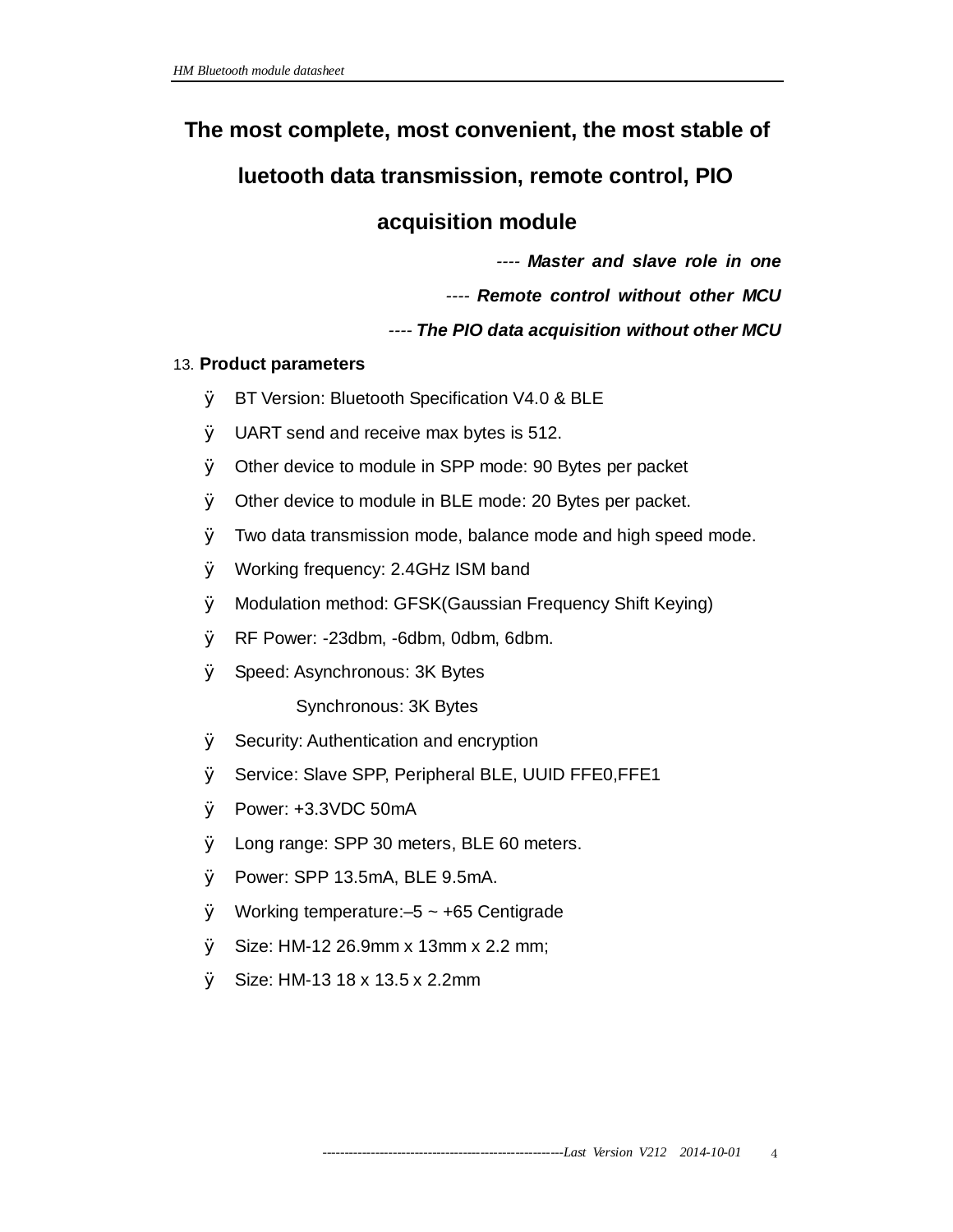#### **2. Product overview**

Thanks for you choose our products. If you want to know more, [www.jnhuamao.cn](http://www.jnhuamao.cn) or [www.huamaosoft.com](http://www.huamaosoft.com) can help you (Videos, New version datasheet, Module work flow, project Codes, etc.)

HM dual mode bluetooth module use CSR dual mode chip and nuvoton MCU.

Support SPP and BLE dual mode.

HM-01, HM-02, HM-09, HM-10, HM-12 have same size and same pins.

HM-05, HM-06, HM-07, HM-11, HM-13 have same size and same pins.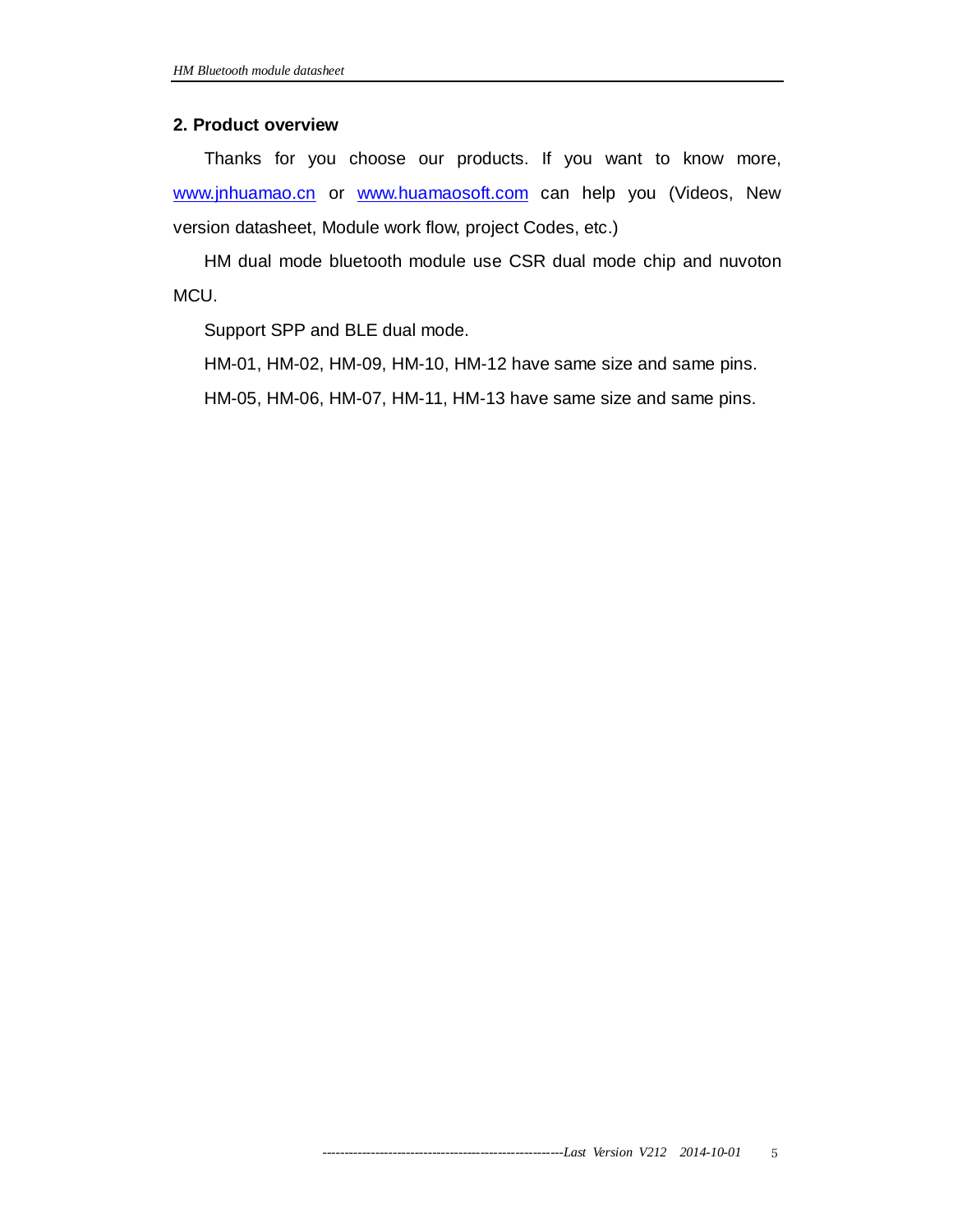#### **3. Product model**

| Models | VDD          | Size(mm)    | Flash | Chip | <b>BT</b> Version |
|--------|--------------|-------------|-------|------|-------------------|
| HM-12  | $2.5 - 3.7V$ | 13*28*2.2   | 64KB  |      | V4.0 & BLE        |
| HM-13  | $2.5 - 3.7V$ | 13.5*18*2.2 | 64KB  |      | V4.0 & BLE        |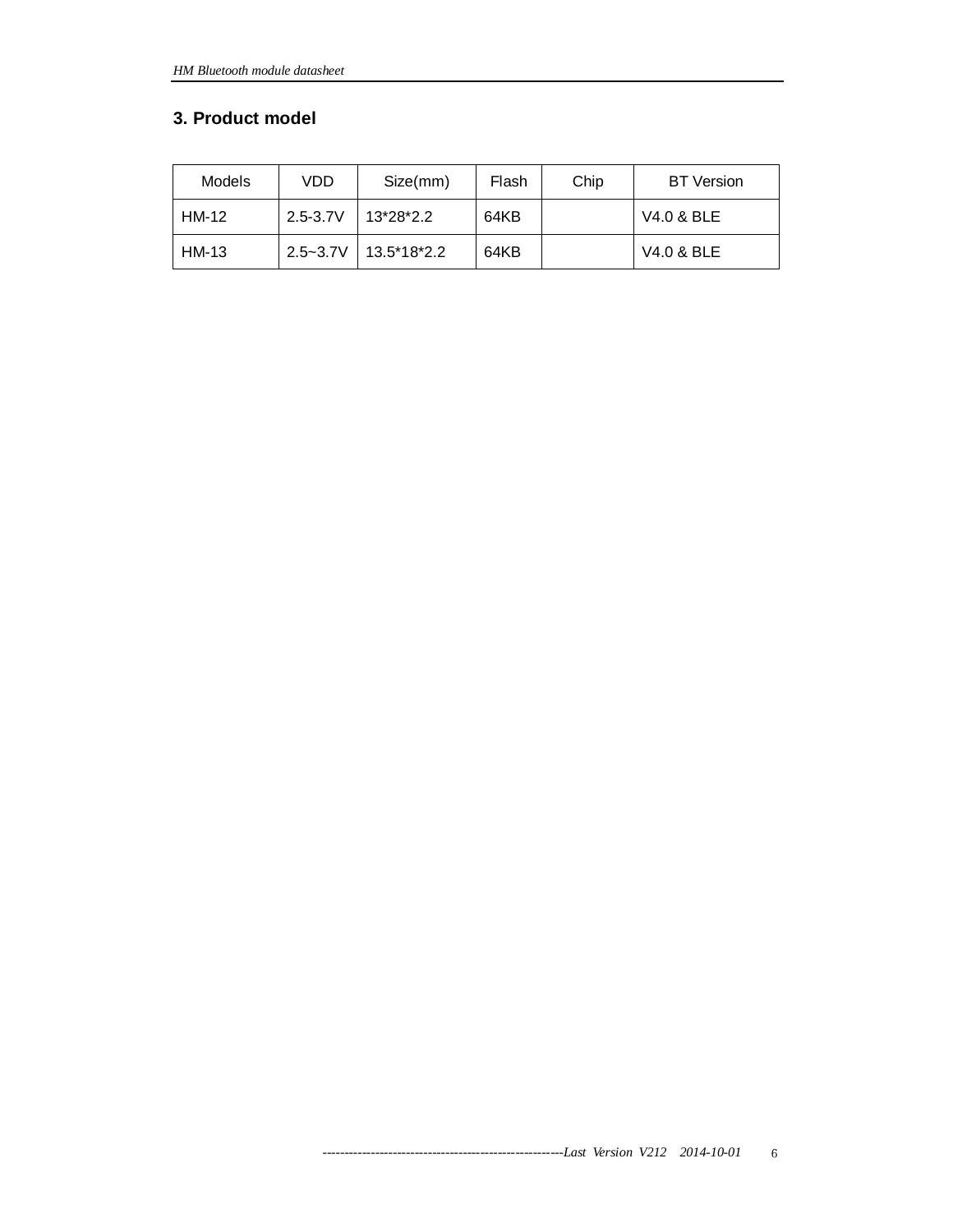#### **4. Product technical specifications**

This document only include dual mode bluetooth module document, You can visit [www.jnhuamao.cn](http://www.jnhuamao.cn) or [www.huamaosoft.com](http://www.huamaosoft.com) get Bluetooth V2.1 version or Bluetooth BLE datasheet.





**6.2 HM-12 Size**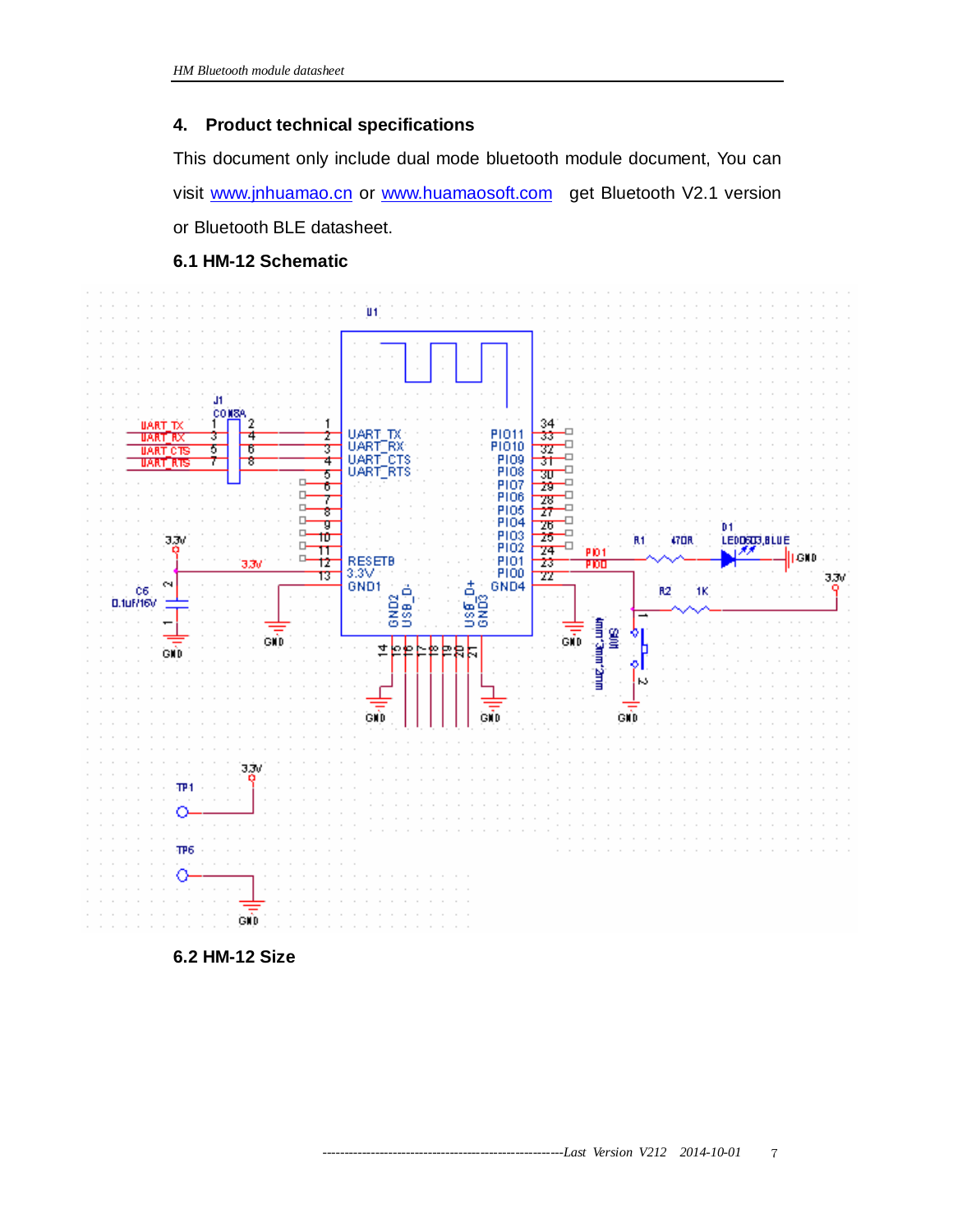

**6.3 HM-12 package information** 



## **6.4 HM-10 Device Terminal Functions**

| No | <b>Name</b> | Description               | <b>Note</b> |
|----|-------------|---------------------------|-------------|
|    | UART TX     | UART interface            |             |
| າ  |             | UART RX   UART interface  |             |
| 3  |             | UART_CTS   UART interface |             |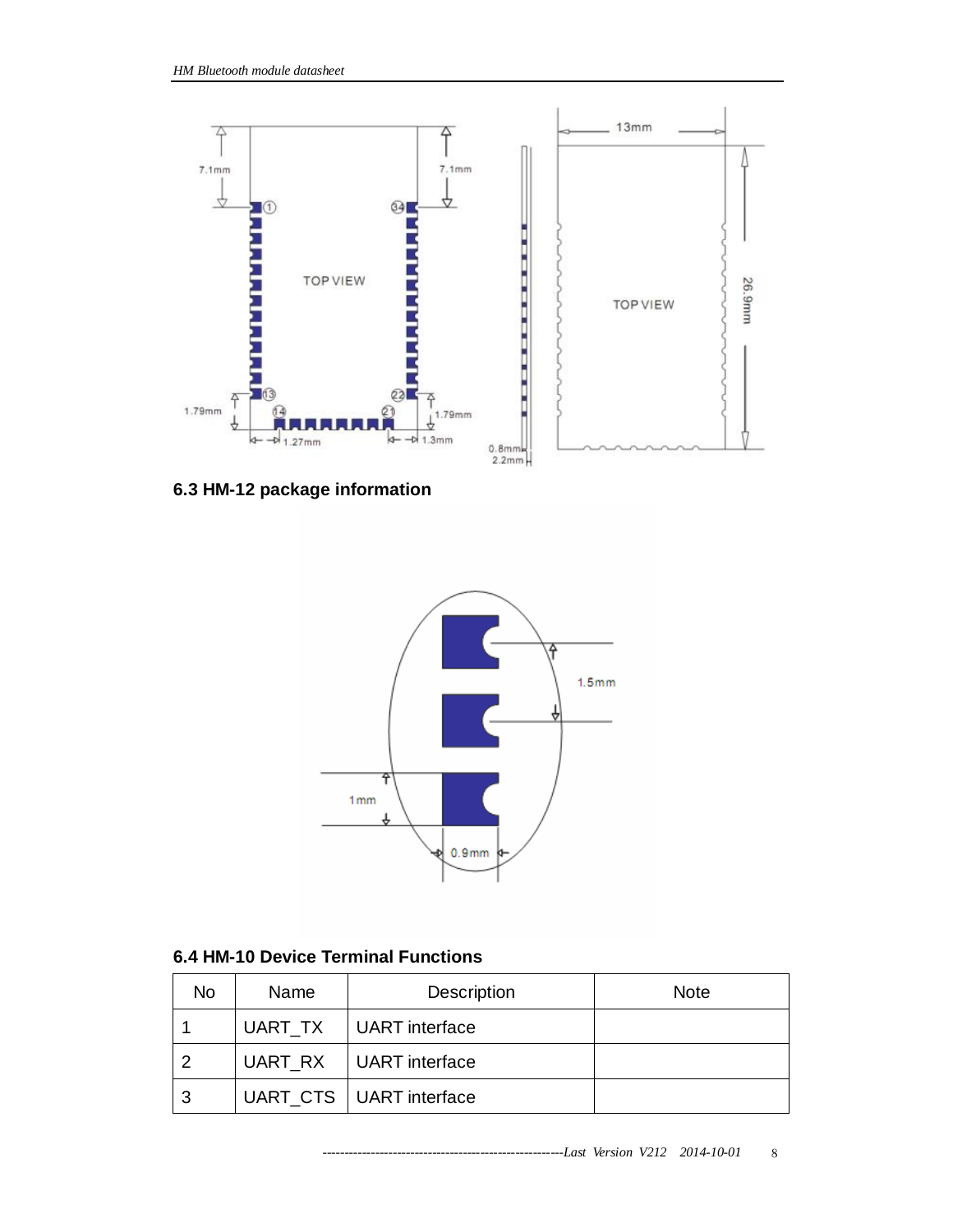| 4              | UART_RTS         | <b>UART</b> interface |  |
|----------------|------------------|-----------------------|--|
| 5              | <b>NC</b>        | <b>NC</b>             |  |
| 6              | <b>NC</b>        | <b>NC</b>             |  |
| $\overline{7}$ | <b>NC</b>        | <b>NC</b>             |  |
| 8              | <b>NC</b>        | <b>NC</b>             |  |
| 9              | <b>NC</b>        | <b>NC</b>             |  |
| 10             | <b>NC</b>        | <b>NC</b>             |  |
| 11             | <b>RESETB</b>    | Reset if low >1000ms. |  |
| 12             | <b>VCC</b>       | 3.3V                  |  |
| 13             | <b>GND</b>       | Ground                |  |
| 14             | <b>GND</b>       | Ground                |  |
| 15             | <b>NC</b>        | <b>NC</b>             |  |
| 16             | <b>NC</b>        | <b>NC</b>             |  |
| 17             | <b>NC</b>        | NC                    |  |
| 18             | <b>NC</b>        | <b>NC</b>             |  |
| 19             | <b>NC</b>        | <b>NC</b>             |  |
| 20             | <b>NC</b>        | <b>NC</b>             |  |
| 21             | <b>GND</b>       | Ground                |  |
| 22             | <b>GND</b>       | Ground                |  |
| 23             | PIO <sub>0</sub> | System Key            |  |
| 24             | PIO1             | System LED            |  |
| 25             | PIO <sub>2</sub> | input/output pin      |  |
| 26             | PIO <sub>3</sub> | input/output pin      |  |
| 27             | PIO <sub>4</sub> | input/output pin      |  |
| 28             | PIO <sub>5</sub> | input/output pin      |  |
| 29             | PIO <sub>6</sub> | input/output pin      |  |
| 30             | PIO7             | input/output pin      |  |
| 31             | PIO <sub>8</sub> | input/output pin      |  |
| 32             | PIO <sub>9</sub> | input/output pin      |  |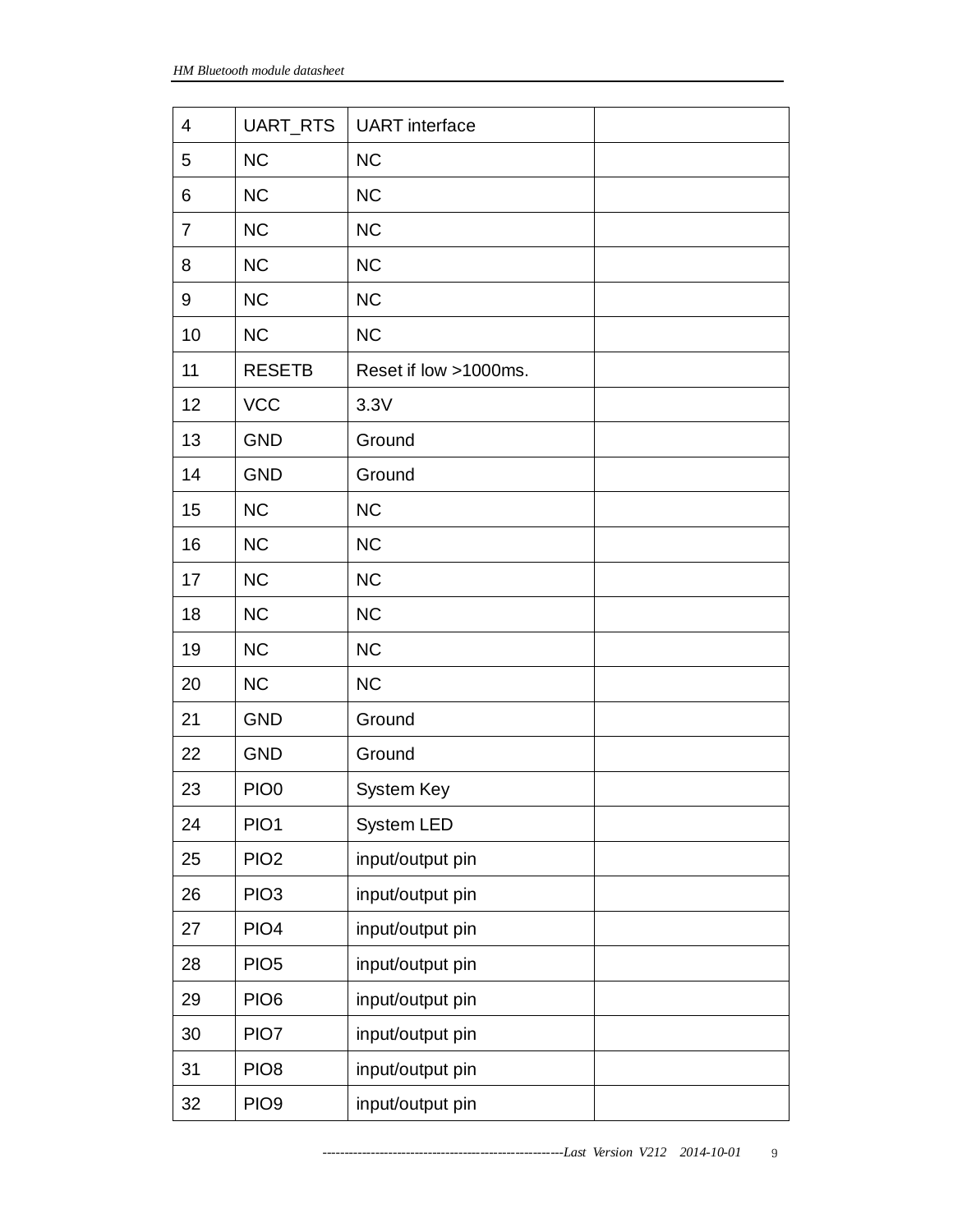| 33 | <b>PIO10</b> | input/output pin |  |
|----|--------------|------------------|--|
| 34 | <b>PIO11</b> | input/output pin |  |

**6.5 HM-13 Size** 



**6.6 HM-13 Package information** 



**6.7 HM-13 Device Terminal Functions** 

| No | Name    | Description               | <b>Note</b> |
|----|---------|---------------------------|-------------|
|    |         | UART_RTS   UART interface |             |
|    | UART TX | UART interface            |             |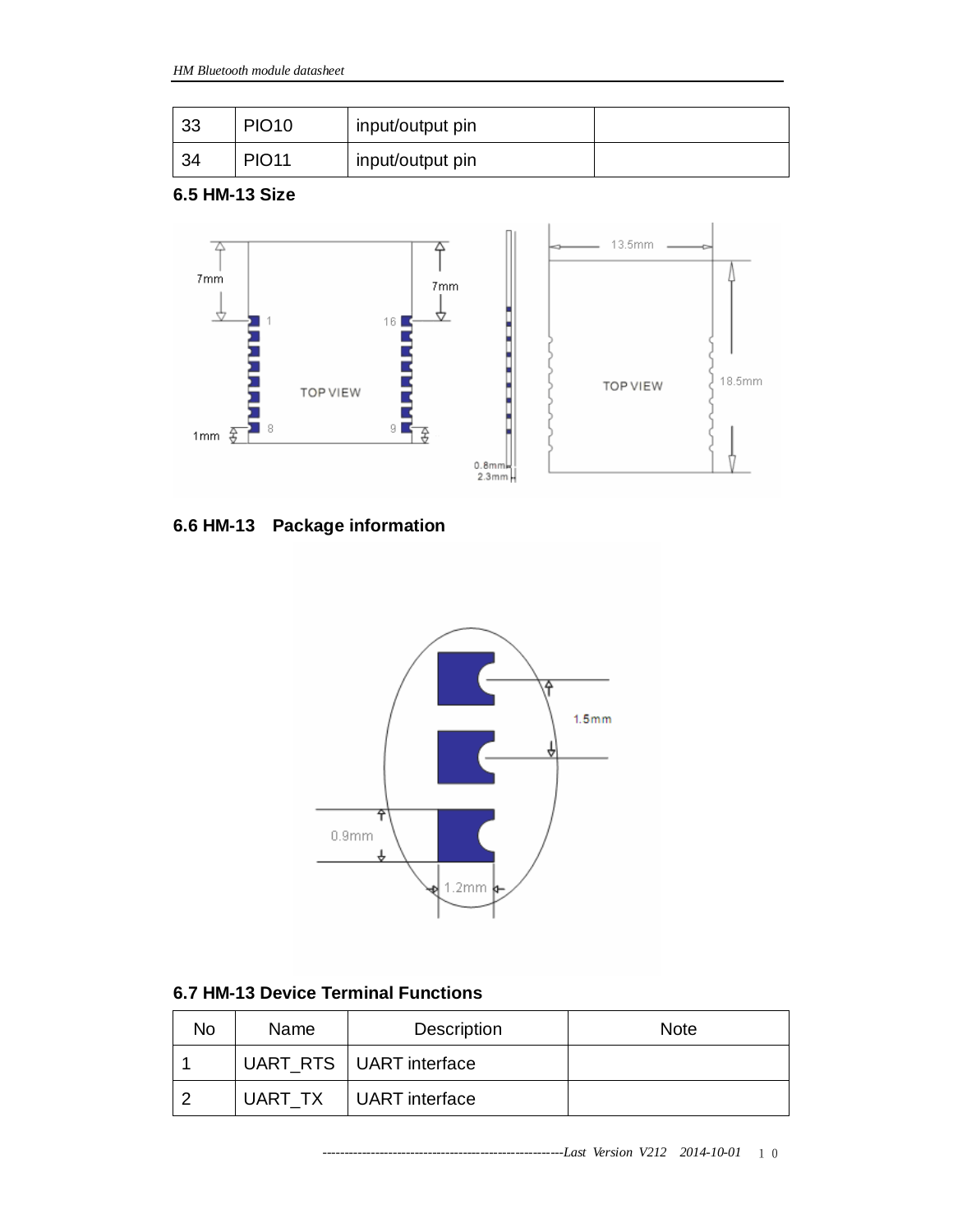| 3  | UART_CTS         | <b>UART</b> interface |  |
|----|------------------|-----------------------|--|
| 4  | UART_RX          | <b>UART</b> interface |  |
| 5  | <b>NC</b>        | <b>NC</b>             |  |
| 6  | <b>NC</b>        | <b>NC</b>             |  |
| 7  | <b>NC</b>        | <b>NC</b>             |  |
| 8  | <b>NC</b>        | <b>NC</b>             |  |
| 9  | <b>VCC</b>       | V3.3                  |  |
| 10 | <b>NC</b>        | NC or VCC             |  |
| 11 | <b>RESETB</b>    | Reset if low <1000ms  |  |
| 12 | <b>GND</b>       | Ground                |  |
| 13 | PIO <sub>3</sub> | input/output pin      |  |
| 14 | PIO <sub>2</sub> | input/output pin      |  |
| 15 | PIO <sub>1</sub> | System LED            |  |
| 16 | PIO <sub>0</sub> | <b>System KEY</b>     |  |

#### **7. System function**

#### **System KEY function (PIO0) (Add in V208)**

Press if Low > 1000ms:

7.3.1 If Module has already connected to remote device

Module will disconnect from remote device.

7.3.2 If Module is standby mode

Module will reset to default configuration. Then restart.

#### **System MAC address**

Each dual mode module contains two IEEE addresses, like follow:

00: 0E: 0E: XX: XX: XX (00: 0E: 0E is SPP address)

00: 0E: 0B: XX: XX: XX (00: 0E: 0B is BLE address)

In BLE mode, we also put address information into the advert package.

Under iOS, you can use CBAdvertisementDataManufactureDataKey

property to get it, string format like follow:

0x48, 0x4D, 0x00, 0x0E, 0x0B, 0xXX, 0xXX, 0xXX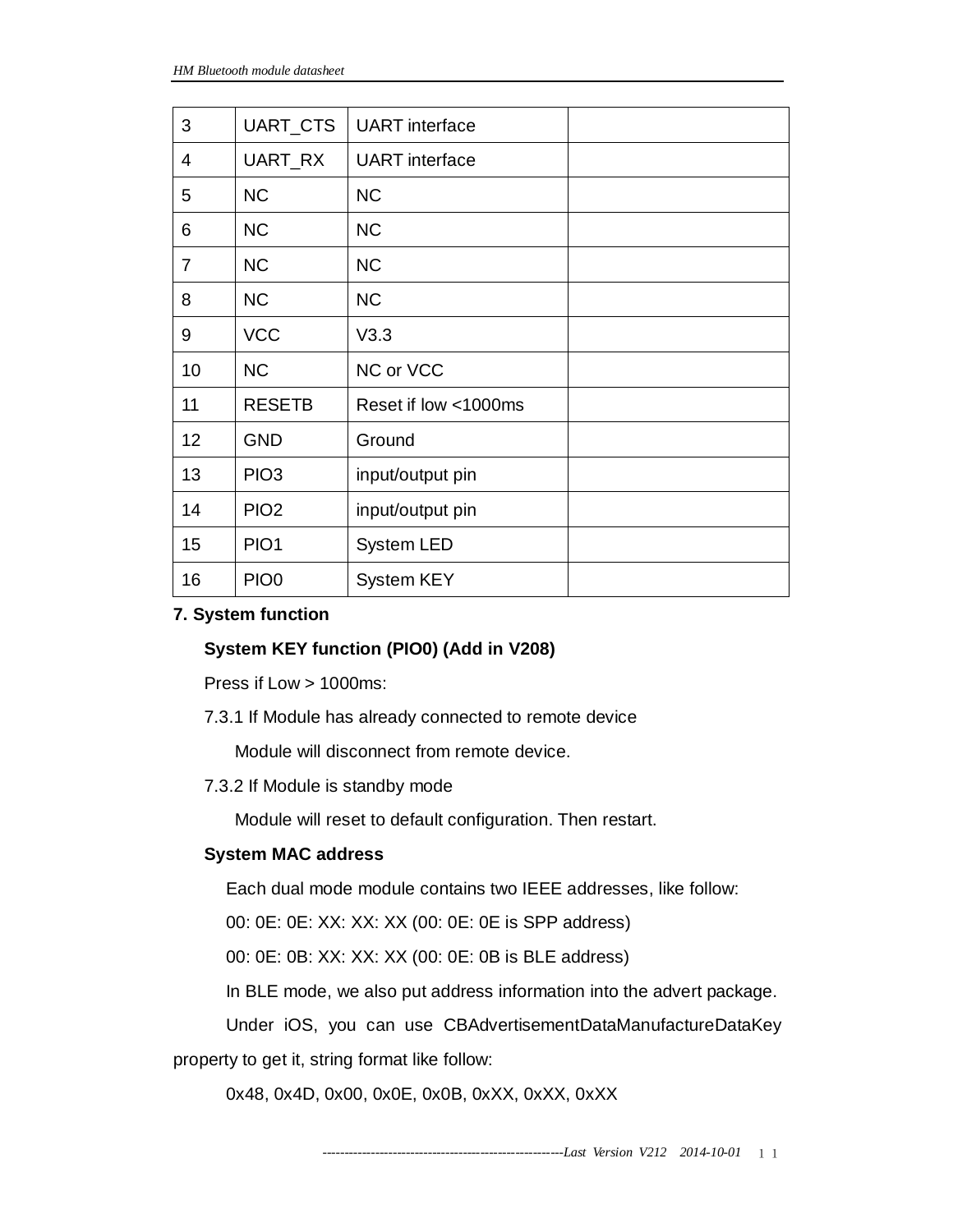# 0x48 and 0x4D is "HM" string.

0x00: 0x0E: 0x0B: 0xXX: 0xXX: 0xXX is BLE MAC Address.

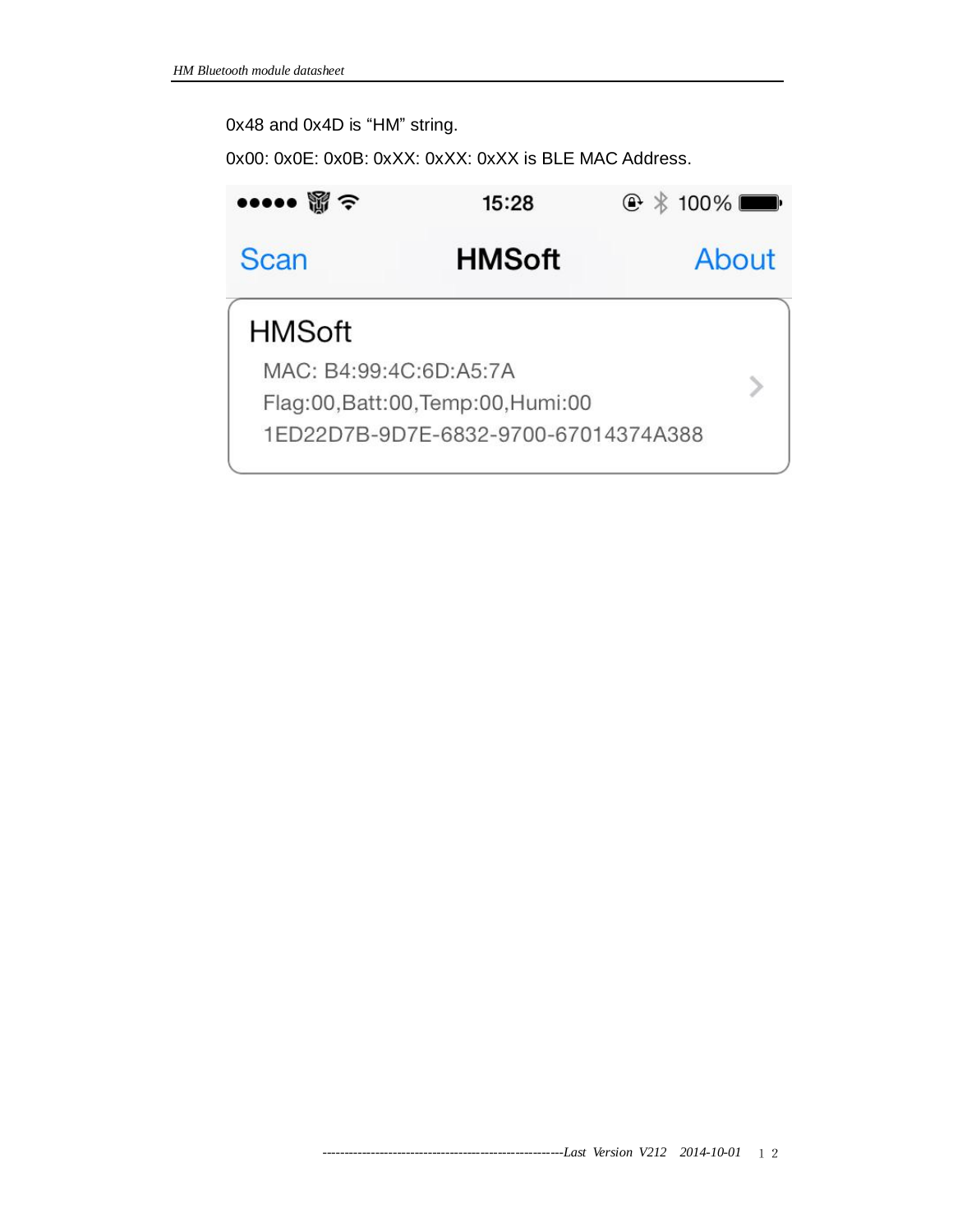# **System LED function (PIO1)**

If "AT+PIO10" is setup

Unconnected status: Output High 500 ms, Low 500 ms

Connected status: Output High

If AT+PIO11 is setup

Unconnected status: Output Low.

Connected status: Output High.

#### **8. AT Commands**

Factory default setting:

EDR Name HMSoft, Slave role, PinCode 1234

BLE Name HMSoft, Slave role, PinCode 000000

Baud: 115200, N, 8, 1;

AT Command format:

Uppercase AT command format. string format, without any other symbol. (e.g. \r or \n).

| $\Rightarrow$<br>HIConAssistantV1.5                                                                                                                                                                                                        |         |               | ш                                                     |  |
|--------------------------------------------------------------------------------------------------------------------------------------------------------------------------------------------------------------------------------------------|---------|---------------|-------------------------------------------------------|--|
| Com Port<br>$\overline{\phantom{a}}$<br>Baud rate   9600<br>$\blacksquare$<br>Parity Bit None<br>$\vert \cdot \vert$<br>$\blacktriangledown$<br>Stop Bit 1<br>Open Com<br>Choose<br>4.0 AT<br>$\blacktriangledown$<br>2.1AT<br>Choose<br>ᆂ |         |               |                                                       |  |
| HEX Send Clear Send<br>Clear Recv<br><b>HEX Disp</b>                                                                                                                                                                                       | AT      |               |                                                       |  |
| HuaMao technology                                                                                                                                                                                                                          | Upgrade | Reset counter | Send<br>transmission interval 1000<br>Auto Send<br>ms |  |
| www. jnuamao. cn                                                                                                                                                                                                                           | Recv:0  | Send:0        | HM-10/11 perfect support IOS, Android, PC             |  |

1. Test Command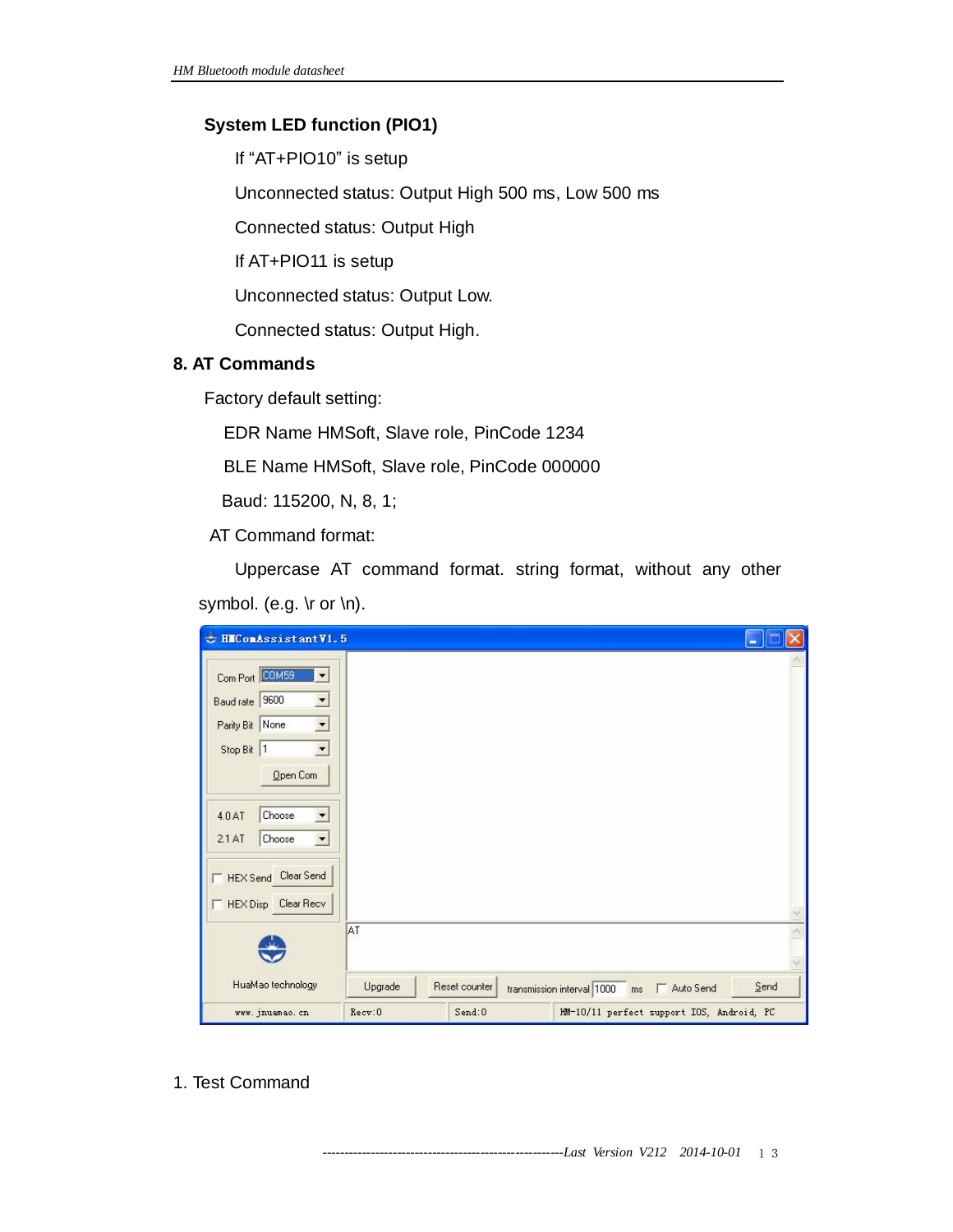| Send | Receive               | Parameter |
|------|-----------------------|-----------|
|      | OK/ER/Disconnect link | None      |

If module is not connected to remote device will receive: "OK"

If module has an error, will receive: "ER"

If Module has connected, module will disconnected from remote device, if "AT

+ NOTI" is setup to 1, will receive information string

## 2. Query module EDR address

| Send     | Receive      | Parameter   |
|----------|--------------|-------------|
| AT+ADDE? | OK+ Get: MAC | <b>None</b> |

3. Query module BLE address

| Send     | Receive      | Parameter   |
|----------|--------------|-------------|
| AT+ADDB? | OK+ Get: MAC | <b>None</b> |

# 3. Query/Set Authentication mode

| Send             | Receive      | Parameter               |
|------------------|--------------|-------------------------|
| Q: AT+AUTH?      | OK+ Get:[P1] | P1: 0, 1, (Default: 0)  |
| $S: AT+AUTH[P1]$ | OK+ Set:[P1] | 0 - Not authentication  |
|                  |              | 1 - Must authentication |

AT+AUTH0: allow made an insecure connection.

AT+AUTH1: every connection must with authentication.

4. Query/Set A to B mode

| Send            | Receive      | Parameter              |
|-----------------|--------------|------------------------|
| Q: AT+ATOB?     | OK+ Get:[P1] | P1: 0, 1, (Default: 0) |
| $S: AT+ATOBIP1$ | OK+ Set:[P1] | 0 - Not Open ATOB      |
|                 |              | 1 - Open ATOB mode     |

This command must work with AT+MODE0(In V209 AT+MODE command change to AT+DUAL command) command.

When A device (SPP mode) connect to the module and B device (BLE mode) is also connect to the module, The data string from A device send to the module will send to B device. The data string from B device send to the module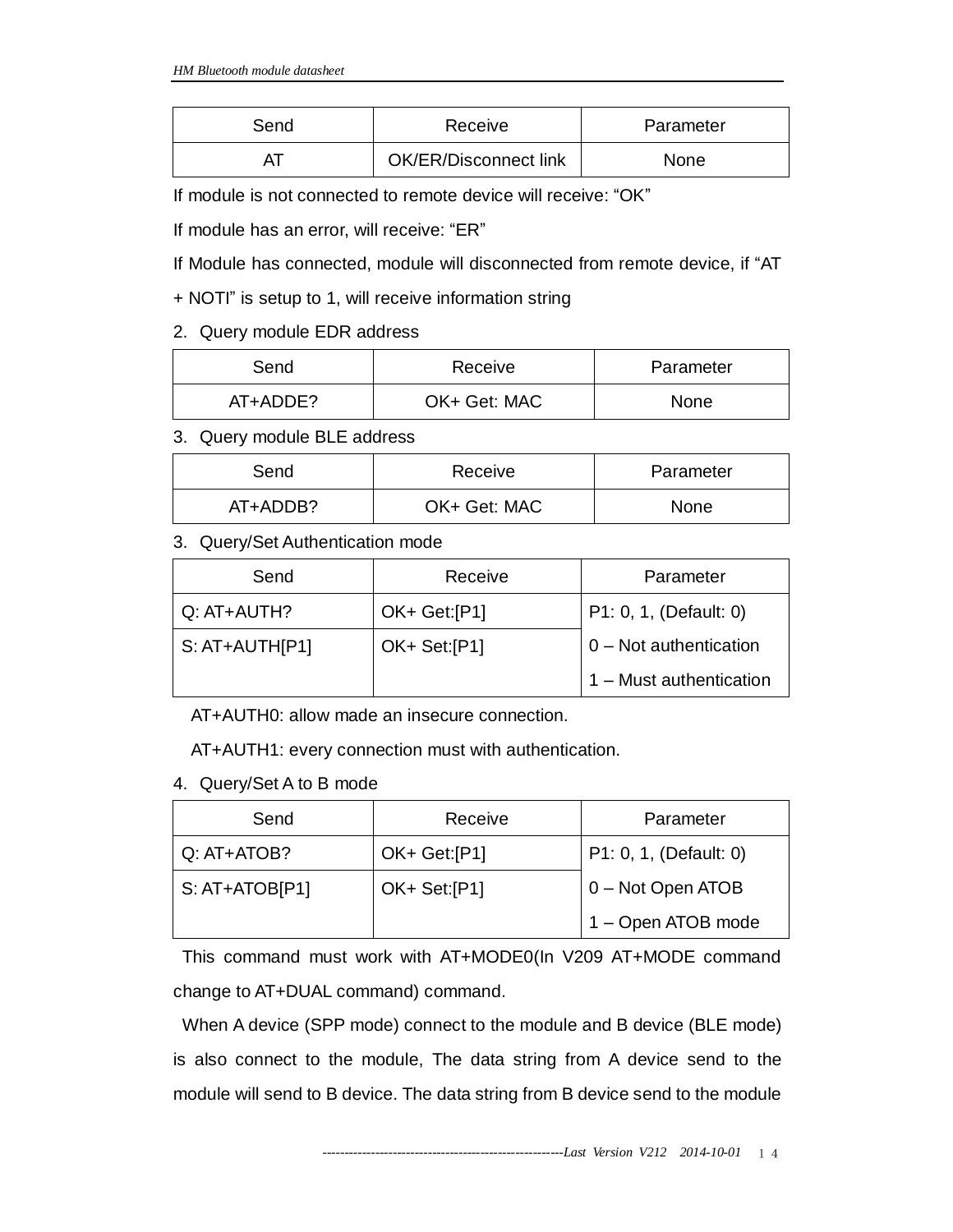is also send to the A device.

5. Query/Set baud rate

| Send           | Receive      | Parameter              |
|----------------|--------------|------------------------|
| Q: AT+BAUD?    | OK+ Get:[P1] | P1: 1~7, (Default: 6). |
| S: AT+BAUD[P1] | OK+ Set:[P1] | $1 - 4800$             |
|                |              | $2 - 9600$             |
|                |              | $3 - 19200$            |
|                |              | $4 - 38400$            |
|                |              | $5 - 57600$            |
|                |              | $6 - 115200$           |
|                |              | 7 - 230400             |

e.g.

Query baud:

Send: AT+BAUD?

Receive: OK+Get:0

Setup baud:

Send: AT+BAUD1

Receive: OK+Set:1

6. Clear bond information

| Send     | Receive  | Parameter           |
|----------|----------|---------------------|
| AT+BONDE | OK+BONDE | Clear EDR bond info |
| AT+BONDB | OK+BONDB | Clear BLE bond info |

BLE mode not supports it yet.

7. Clear Last Connected EDR Device Address

| Send     | Receive  | Parameter   |
|----------|----------|-------------|
| AT+CLEAE | OK+CLEAE | <b>None</b> |

\* Added in V211

8. Clear Last Connected BLE Device Address

| arameter?<br>eceive |
|---------------------|
|---------------------|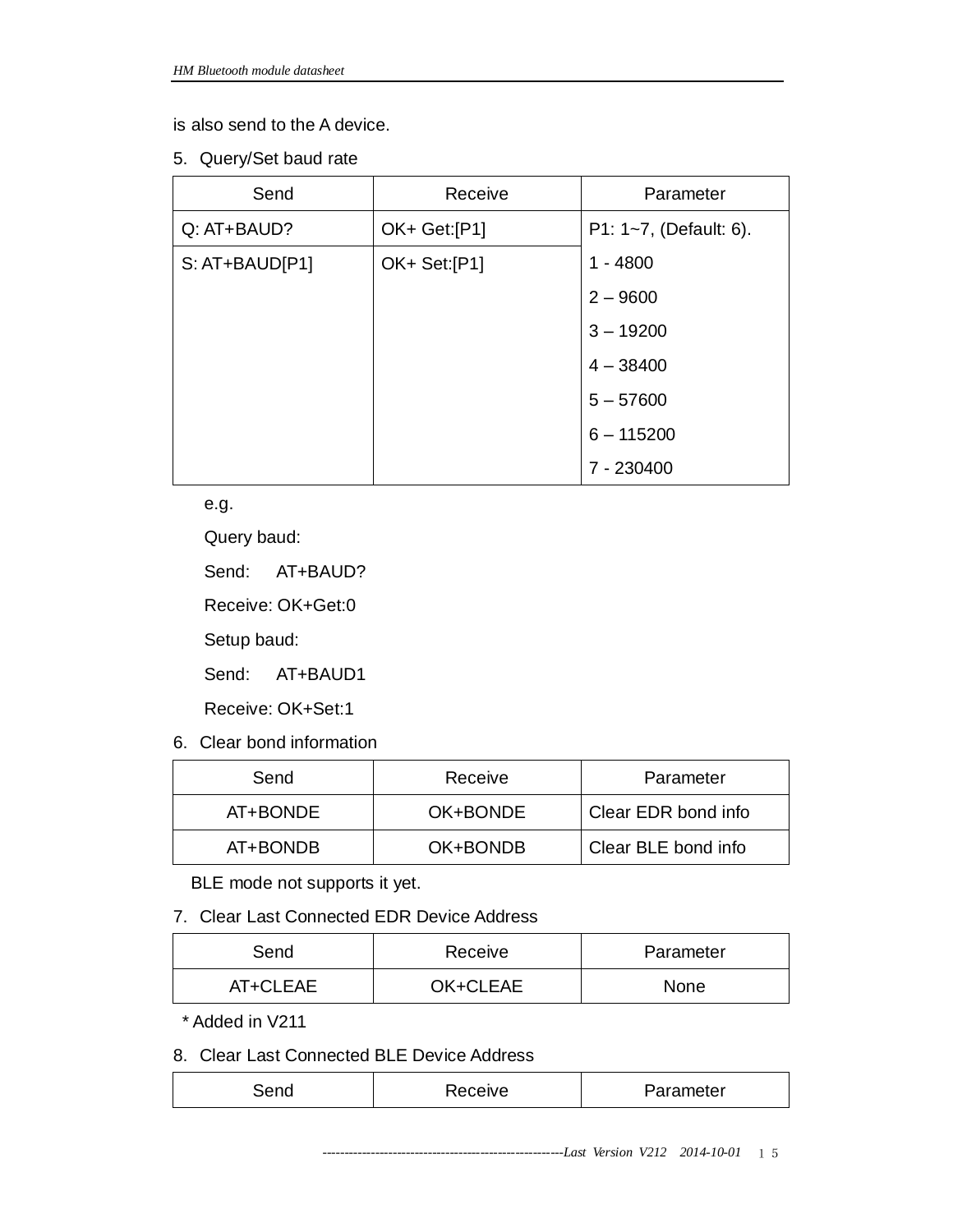| AT+CLEAB<br>AI TUL | OK+CLEAB | None |
|--------------------|----------|------|
|--------------------|----------|------|

\* Added in V211

9. Query/Set Module DUAL Work Mode

| Send           | Receive      | Parameter                  |
|----------------|--------------|----------------------------|
| Q: AT+DUAL?    | OK+ Get:[P1] | P1: 0, 1, (Default: 0)     |
| S: AT+DUAL[P1] | OK+ Set:[P1] | $ 0 -$ Allow dual connect. |
|                |              | 1 - Allow one connect.     |

AT+DUAL0: allow two connections at same time (SPP and BLE).

AT+DUAL1: Only allow one connection at same time (SPP or BLE)

AT+ATOB command must work with AT+DUAL0 in V209 version.

This command added in V208.

10.Query/Set hardware flow control switch

| Send        | Receive      | Parameter                    |
|-------------|--------------|------------------------------|
| AT+FIOW?    | OK+ Get:[P1] | P1: 0, 1, (Default: 0)       |
| AT+FIOW[P1] | OK+ Set:[P1] | 0: Hardware flow control off |
|             |              | 1: Hardware flow control on  |

Add since V211.

11.Query/Set module data transmission speed mode

| Send        | Receive      | Parameter              |
|-------------|--------------|------------------------|
| AT+HIGH?    | OK+ Get:[P1] | P1: 0, 1, (Default: 0) |
| AT+HIGH[P1] | OK+ Set:[P1] | 0: Balance mode        |
|             |              | 1: High speed mode     |

In balance mode, we balanced SPP and BLE with a steady speed.

In high speed mode, we don't control speed, so SPP mode will got high speed. In high speed mode, module lost RESETB pin function, but you still could use "AT+RESET" command to reset module.

Add since V212.

12.System Help Information

| $\sim$ | ≎eive | 'arameter |
|--------|-------|-----------|
|        |       |           |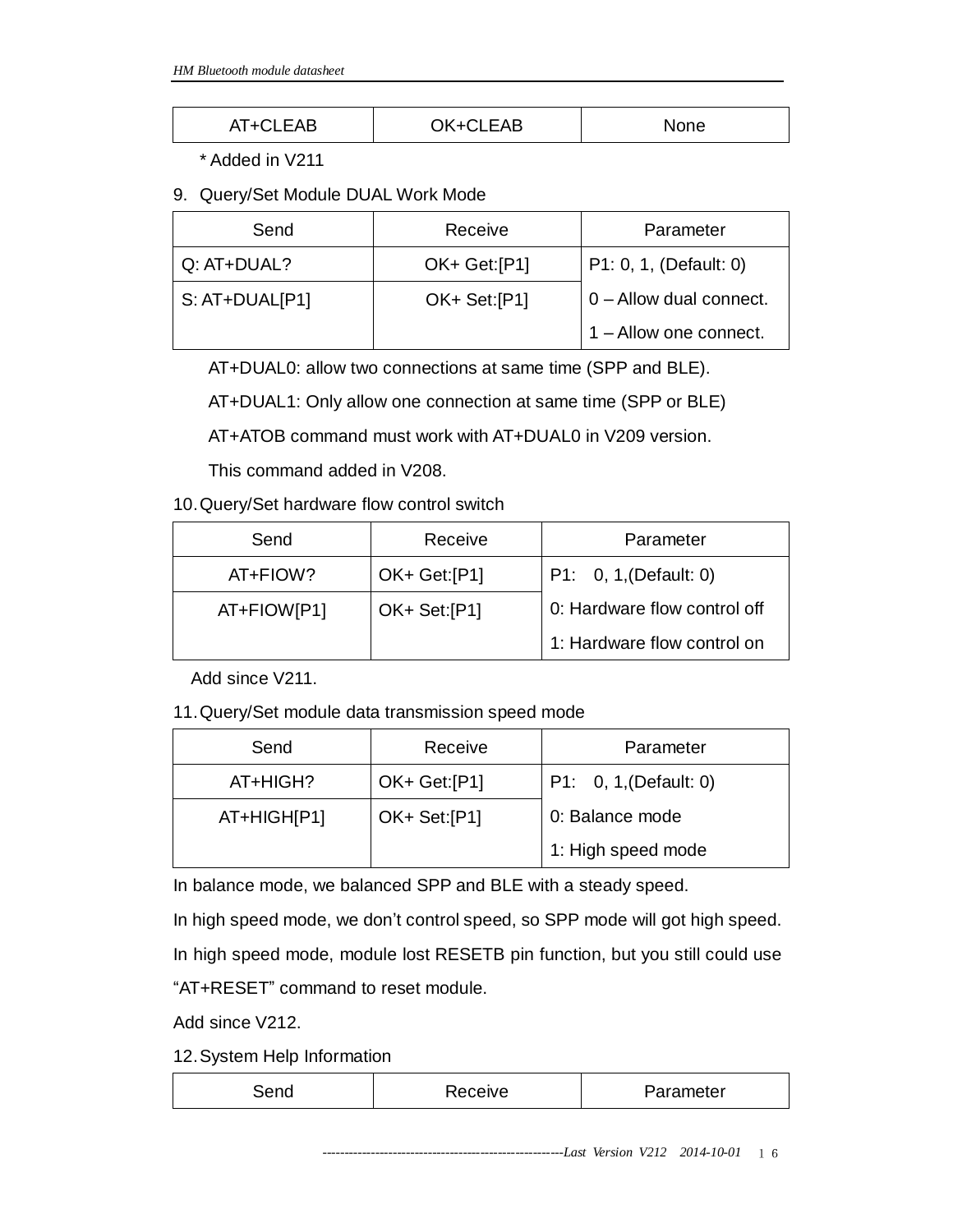| AT+HELP? | Help Information | None |
|----------|------------------|------|
|----------|------------------|------|

13.Query/Set module loaded notify

| Send        | Receive      | Parameter                 |
|-------------|--------------|---------------------------|
| AT+INIT?    | OK+ Get:[P1] | P1: 0, 1, ?, (Default: 0) |
| AT+INIT[P1] | OK+ Set:[P1] | 0: Loaded notify Off      |
|             |              | 1: Loaded notify on       |

When "AT+INIT1" is setup, after module loaded, module will output "OK+INIT" string through UART.

Added in V211.

14.Query/Set Module Work Mode

| Send              | Receive          | Parameter              |
|-------------------|------------------|------------------------|
| $Q: AT+MODE?$     | OK+ Get:[P1]     | P1: 0, 1, (Default: 0) |
| $S: AT+MODEF[P1]$ | OK+ Set: [para1] | 0 - Data transmission. |
|                   |                  | 1 - Remote control.    |

AT+MODE0: Only transfer data when connection establishment.

AT+MODE1: Transfer data and response AT commands.

This command is changed in V209. Before V209 this command is used to change DUAL work mode(please see AT+DUAL command).

15.Query/Set Notify information

| Send             | Receive      | Parameter              |
|------------------|--------------|------------------------|
| Q: AT+NOTI?      | OK+ Get:[P1] | P1: 0, 1, (Default: 0) |
| $S: AT+NOT$ [P1] | OK+ Set:[P1] | 0: Don't Notify        |
|                  |              | 1: Notify              |

After AT+NOTI1, module will send connect or disconnect string through

UART when module state is change:

OK+CONE ======== EDR connect

OK+LSTE ========= EDR disconnect

OK+CONB========= BLE connect

OK+LSTB ========= BLE disconnect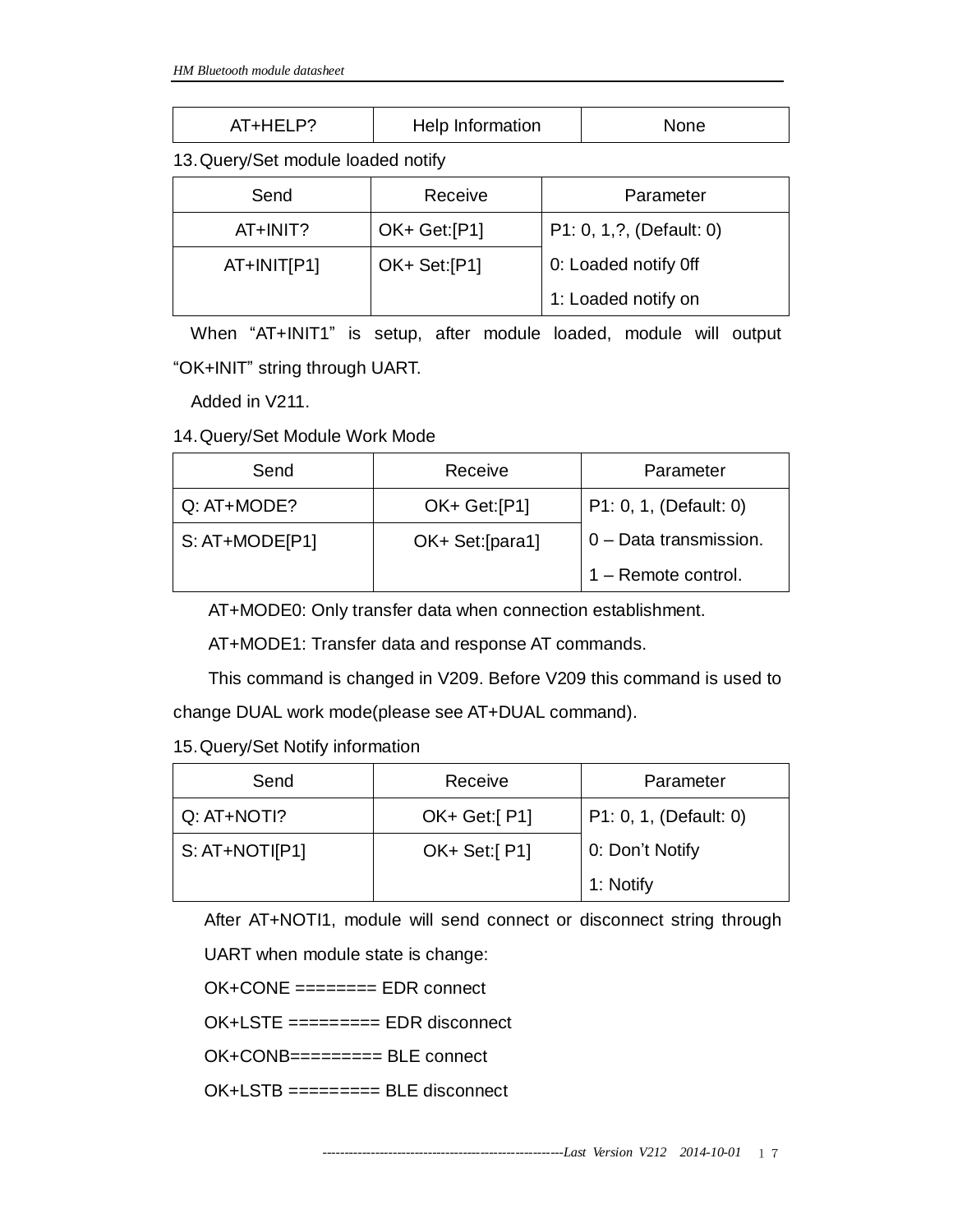OK+LSTA ========= except disconnect, module will reset after 500 ms.

16.Query/Set notify mode

| Send           | Receive     | Parameter            |
|----------------|-------------|----------------------|
| Q: AT+NOTP?    | OK+ Get[P1] | P1: 0, 1; default: 0 |
| Q: AT+NOTP[P1] | OK+ Set[P1] | 0: without address   |
|                |             | 1: with address      |

This command must work with "AT+NOTI1", if this switch is open, when the module connect to disconnect, the prompt string will include the remote address.

OK+CONB:001122334455, OK+LSTB:001122334455

OK+CONE:001122334455, OK+LSTE:001122334455

Added since V213

17.Query/Set Module EDR name

| Send             | Receive     | Parameter            |
|------------------|-------------|----------------------|
| $Q: AT+NAME$ ?   | OK+ Get[P1] | P1: module EDR name, |
| $Q: AT+NAME[P1]$ | OK+ Set[P1] | Max length is 12.    |
|                  |             | Default: HMSoft      |

e.g.

change module name to bill\_gates

S: AT+NAMEbill\_gates

R: OK+Set:bill\_gates

18.Query/Set Module BLE name

| Send             | Receive      | Parameter            |
|------------------|--------------|----------------------|
| Q: AT+NAMB?      | OK+ Get:[P1] | P1: module BLE name, |
| $S: AT+NAMB[P1]$ | OK+ Set:[P1] | Max length is 12.    |
|                  |              | Default: HMSoft      |

19.Query/Set PIO1 output status (System LED)

| Send          | Receive     | Parameter |
|---------------|-------------|-----------|
| $Q: AT+PIO1?$ | OK+Get:[P1] | P1: 0, 1  |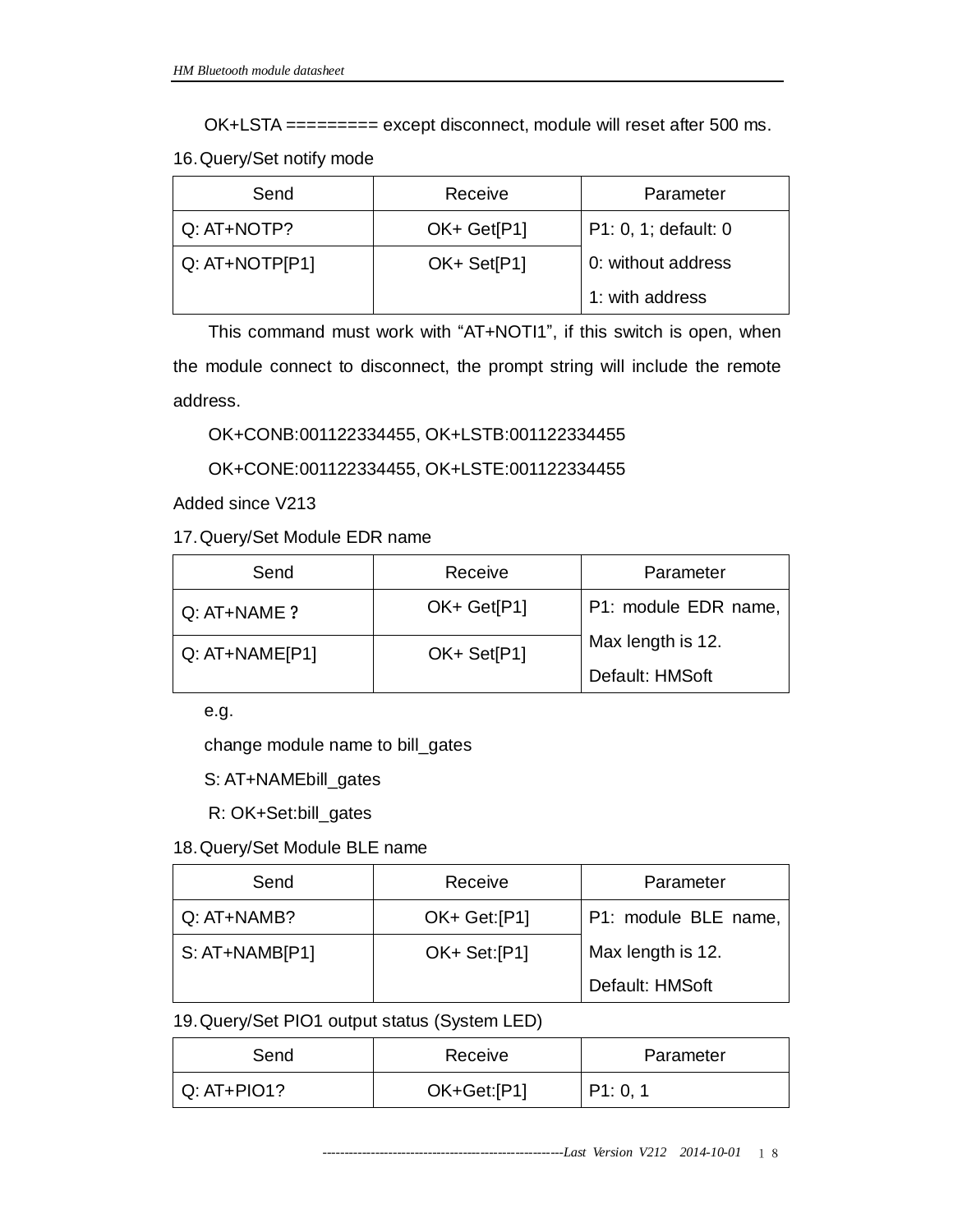| S: AT+ PIO1 [P1] | OK+Set:[P1] | 0: Unconnected Output  |
|------------------|-------------|------------------------|
|                  |             | 500ms High 500ms Low,  |
|                  |             | Connected output High. |
|                  |             | 1: Unconnected output  |
|                  |             | Low, Connected output  |
|                  |             | High.                  |
|                  |             | Default: 0             |

#### 20.Query/Set PIO output status

| Send               | Receive            | Parameter             |
|--------------------|--------------------|-----------------------|
| $Q: AT+PIO[ P1]$ ? | OK+ Get: [P1] [P2] | $P1: 2\neg B (HM-12)$ |
| S: AT+ PIO[P1][P2] | OK+ Set:[P1][P2]   | P2: $2-3$ (HM-13)     |
|                    |                    | 0: Output Low         |
|                    |                    | 1: Output High        |
|                    |                    | ?: Query              |

## Note: Add in V209

#### 21.Query/Set EDR Pin Code

| Send             | Receive      | Parameter           |
|------------------|--------------|---------------------|
| $Q: AT+PINE?$    | OK+ Get:[P1] | P1: module EDR Code |
| $S: AT+PINE[P1]$ | OK+ Set:[P1] | Max length: 6       |
|                  |              | Default: 1234       |

# 22.Query/Set BLE Pin Code

| Send             | Receive      | Parameter           |
|------------------|--------------|---------------------|
| $Q: AT+PINB?$    | OK+ Get:[P1] | P1: module BLE Code |
| $S: AT+PINB[P1]$ | OK+ Set:[P1] | 000000~999999       |
|                  |              | Default: 000000     |

# 23.Query/Set UART parity bit

| Send           | Receive       | Parameter                 |
|----------------|---------------|---------------------------|
| $Q: AT+PARI?$  | OK+ Get: [P1] | P1: 0, 1, 2, (Default: 0) |
| $S: AT+PARIP1$ | OK+ Set:[P1]  | 0: Parity None            |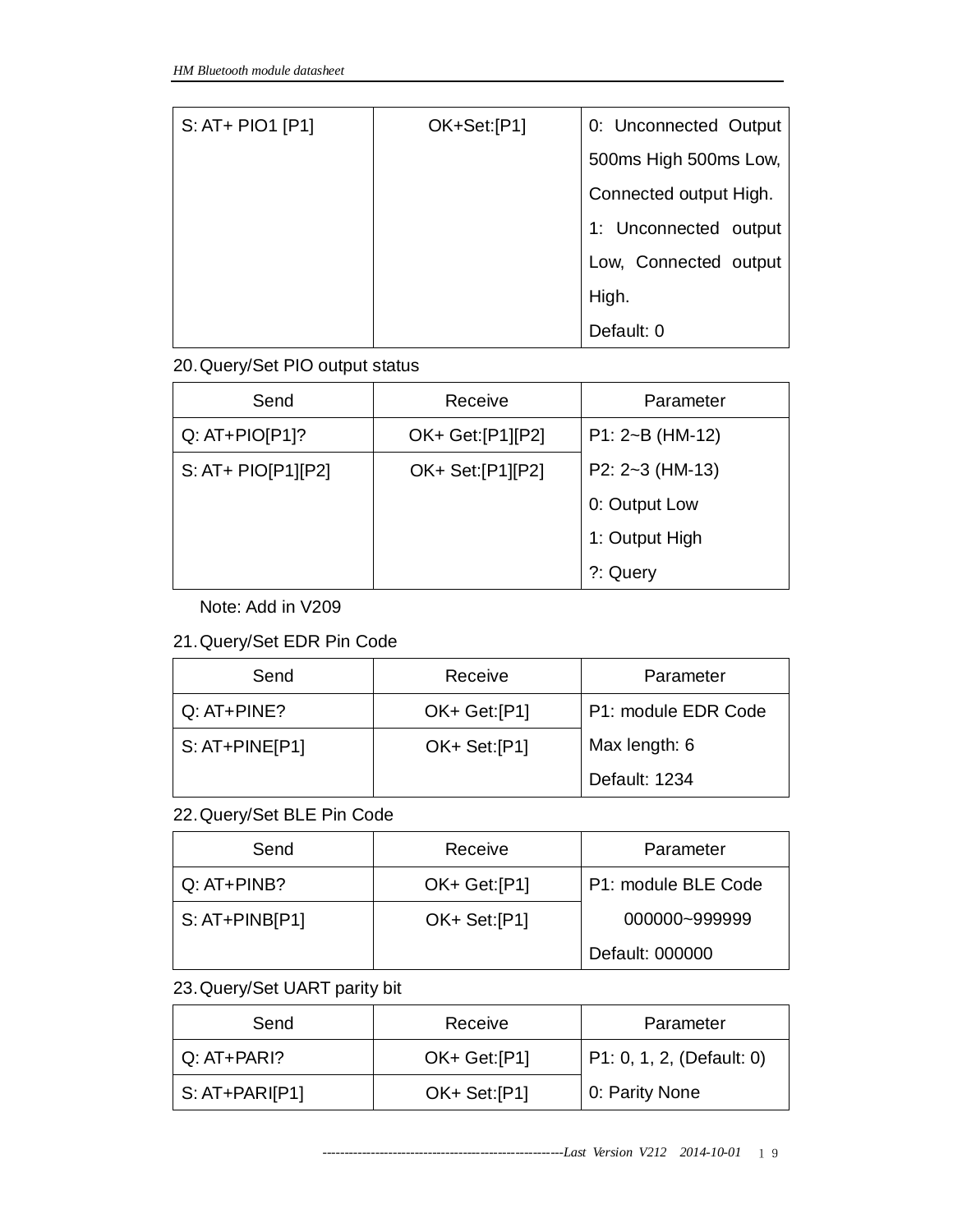|  | 1: Parity even |
|--|----------------|
|  | 2: Parity odd  |

Added in V211.

24.Restore all setup value to factory setup

| Send     | Receive         | Parameter |
|----------|-----------------|-----------|
| AT+RENEW | <b>OK+RENEW</b> | None      |

25.Restart module

| Send     | Receive  | Parameter   |
|----------|----------|-------------|
| AT+RESET | OK+RESET | <b>None</b> |

26.Query BLE RSSI value

| Send     | Receive       | Parameter           |
|----------|---------------|---------------------|
| AT+RSSB? | OK+RSSB: [P1] | P1: RSSI value      |
|          |               | 9999: No connection |
|          |               | 9998: Try later     |
|          |               | 9997: Read error    |
|          |               | Xxxx: RSSI value    |

This command must use after "AT+MODE1" is setup.

This command is only used by remote Bluetooth device.

Added in V215

27.Query EDR RSSI value

| Send     | Receive       | Parameter           |
|----------|---------------|---------------------|
| AT+RSSE? | OK+RSSE: [P1] | P1: RSSI value      |
|          |               | 9999: No connection |
|          |               | 9998: Try later     |
|          |               | 9997: Read error    |
|          |               | Xxxx: RSSI value    |

This command must use after "AT+MODE1" is setup.

This command is only used by remote Bluetooth device.

Added in V215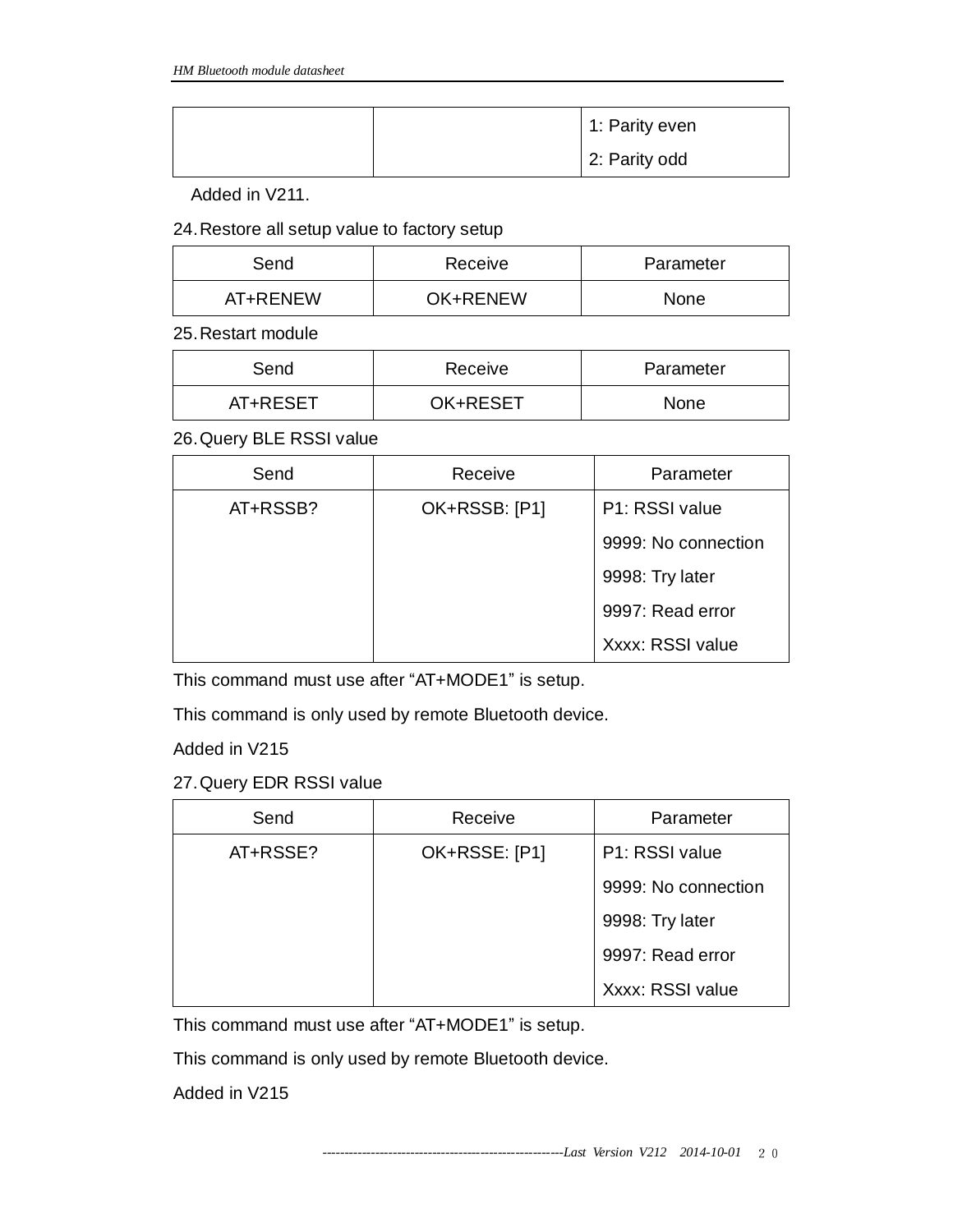#### 28.Query Last Connected EDR Device Address

| Send     | Receive            | Parameter   |
|----------|--------------------|-------------|
| AT+RADE? | OK+Get:MAC Address | <b>None</b> |

Added in V211

#### 29.Query Last Connected BLE Device Address

| Send     | Receive             | Parameter   |
|----------|---------------------|-------------|
| AT+RADB? | OK+ Get:MAC Address | <b>None</b> |

Added in V211

## 30.Query/Set Master and Slaver Role

| Send        | Receive      | Parameter             |
|-------------|--------------|-----------------------|
| AT+ROLB?    | OK+ Get:[P1] | P1: 0, 1 (default: 0) |
| AT+ROLB[P1] | OK+ Set:[P1] | 0: Peripheral         |
|             |              | 1: Central            |

This command will take effect after module next power on or reset.

Added in V214

# 31.Query/Set EDR work mode

| Send           | Receive         | Parameter              |
|----------------|-----------------|------------------------|
| Q: AT+SCAN?    | $OK+ Get: [P1]$ | P1: 0, 1, (Default: 0) |
| S: AT+SCAN[P1] | OK+ Set:[P1]    | 0: Discovery and       |
|                |                 | connectable            |
|                |                 | 1: Only connectable    |

#### 32.Query/Set UART stop bit

| Send           | Receive      | Parameter              |
|----------------|--------------|------------------------|
| Q: AT+STOP?    | OK+ Get:[P1] | P1: 0, 1, (Default: 0) |
| S: AT+STOP[P1] | OK+ Set:[P1] | 0: 1 stop bit          |
|                |              | 1: 2 stop bits         |

Added in V211

33.Query Software Version

| $\sim$ | ceive<br>. . ا | Parameter |
|--------|----------------|-----------|
|        |                |           |